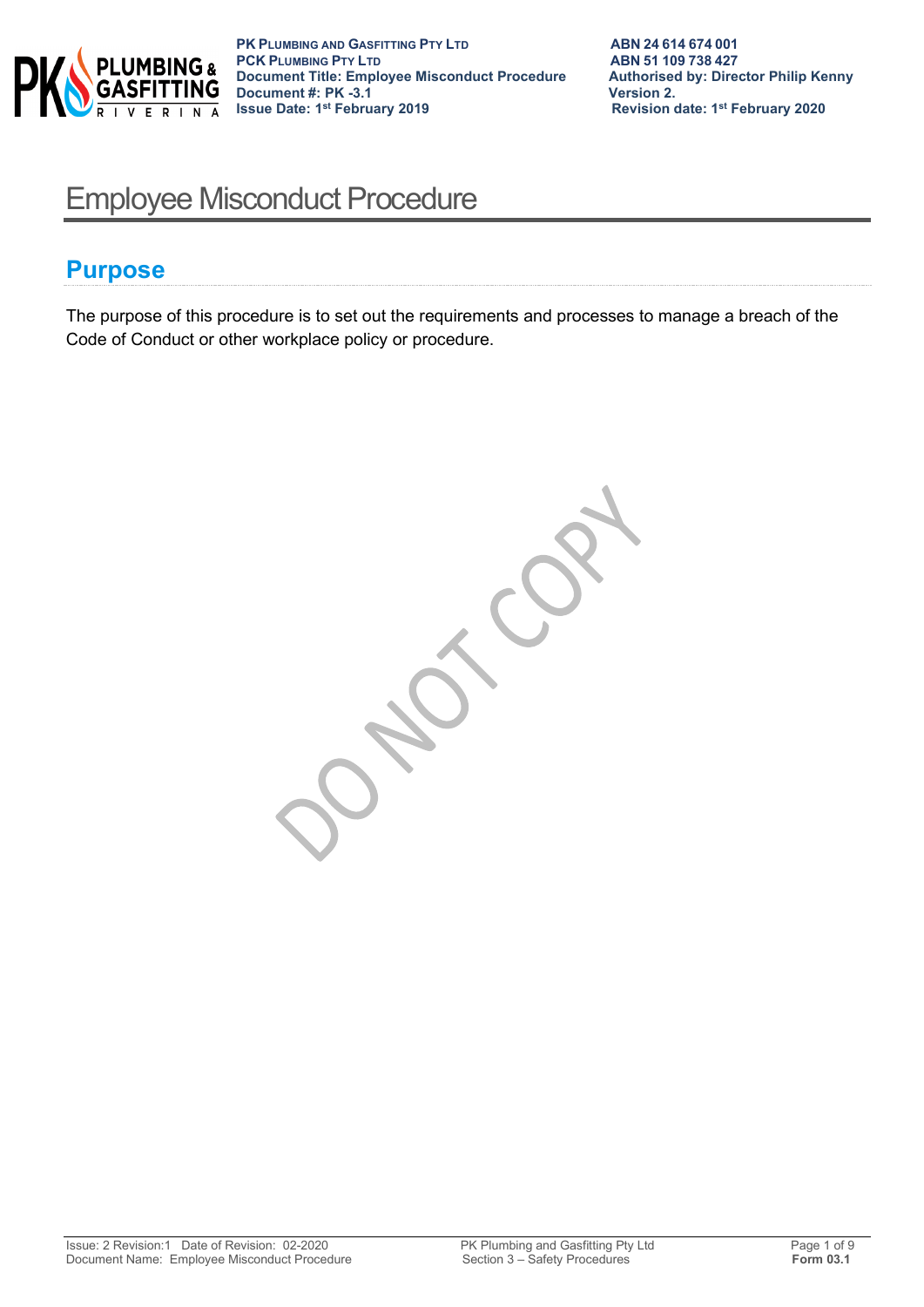

**PK PLUMBING AND GASFITTING PTY LTD ABN 24 614 674 001 PCK PLUMBING PTY LTD**<br> **PCK PLUMBING PTY LTD**<br> **Document Title: Employee Misconduct Procedure** Authorised by: Director Philip Kenny **Document Title: Employee Misconduct Procedure Authorised by: Authorised by: Director Philip Renally Renally Renally Renally Renally Renally Renally Renally Renally Renally Renally Renally Renally Renally Renally Renally R Document #: PK -3.1 Issue Date: 1st February 2019** 

### **Scope**

This procedure applies to all workers both in the workplace and in any work-related context (e.g. work social functions, conferences, business trips).

# **Procedure detail**

#### **Misconduct and serious misconduct definitions**

Misconduct refers to the wilful or deliberate decisions, behaviours and actions of a worker that are unacceptable but are not a criminal offence.

Serious misconduct refers to the wilful or deliberate decisions, behaviours and actions of a worker that:

- could (if they were proved) be a criminal offence and/or lead to termination of employment
- endangered the life, health or safety of a person
- killed or injured a person
- could be considered consistent, persistent or ongoing misconduct

#### **When decisions, behaviours and actions are subject to this procedure**

The decisions, behaviours and actions of workers are subject to the Code of Conduct and this procedure both in the workplace (e.g. in the office, on site) and in any work-related context (e.g. work social functions, conferences, business trips).

#### **Common examples of misconduct and serious misconduct**

There are a wide range of decisions, behaviours and actions that can be considered misconduct or serious misconduct. A number of common examples have been listed and grouped below based on the categories in the Code of Conduct.

- Policies, procedures and legislation
	- o stealing money or other goods from the workplace
	- o fraudulently completing documentation
- Attendance and punctuality:
	- o regularly not attending work at the correct time without notification or reason
	- o unauthorised and deliberate absenteeism from work
- Dress, appearance and hygiene:
	- $\circ$  not wearing the required uniform or personal protective equipment (PPE)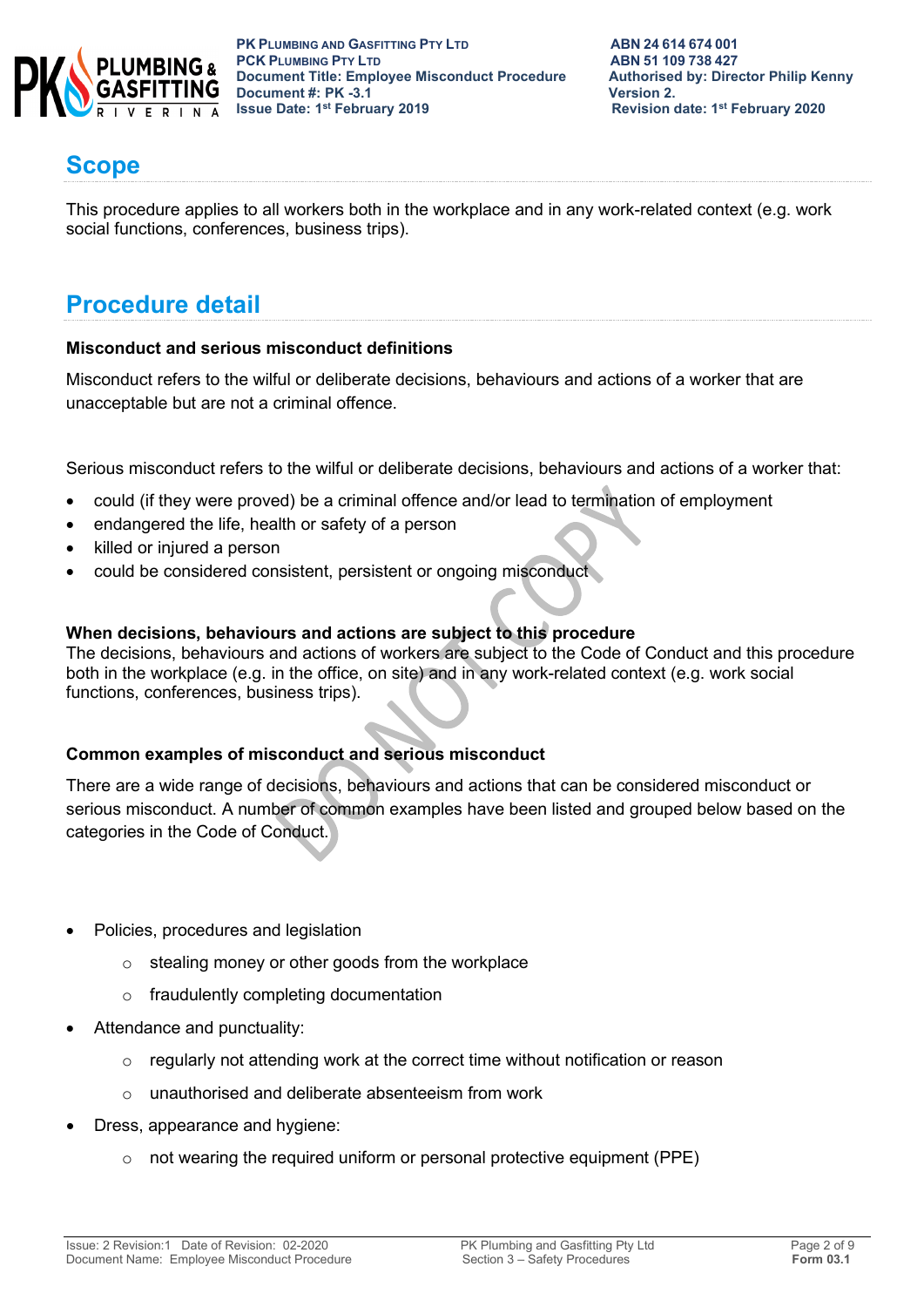

- Personal behaviour:
	- $\circ$  being intoxicated or under the influence of illegal or non-prescribed drugs at work
	- o smoking in signed 'No Smoking' areas
- Use of facilities, equipment, email, phones, internet and social media
	- o intentionally damaging workplace property, equipment or facilities
	- o using a workplace vehicle without permission or authority
	- o downloading offensive material
- Safe and healthy work environment
	- o causing serious risk to the safety of another person
	- $\circ$  causing injury to another person
- Licences, certifications and other requirements
	- $\circ$  misrepresenting personal qualifications, skills, experience or other requirements during the recruitment process
	- o failing to report the loss of a relevant licence, certification or other requirement relevant to the job description
- Confidential information, privacy and records management
	- o revealing confidential information to an industry competitor or other party
- Ownership of products and copyright
	- o removing products, materials, copyright or intellectual property from the workplace after termination of employment
- Conflict of interest
	- o undeclared ownership of shares in a direct competitor
- Insider trading
	- o telling a friend to buy shares in the organisation because it had just won a big project
- Gifts, commissions, benefits, gratuities
	- o receiving undeclared money or gifts from clients or suppliers
- Public conduct and media contact
	- $\circ$  behaving inappropriately while representing the organisation at a conference
- Bullying, harassment, discrimination, other unacceptable behaviour
	- o making racial or other discriminatory remarks, jokes or insults
	- o taking part in any physical assault, altercation or fight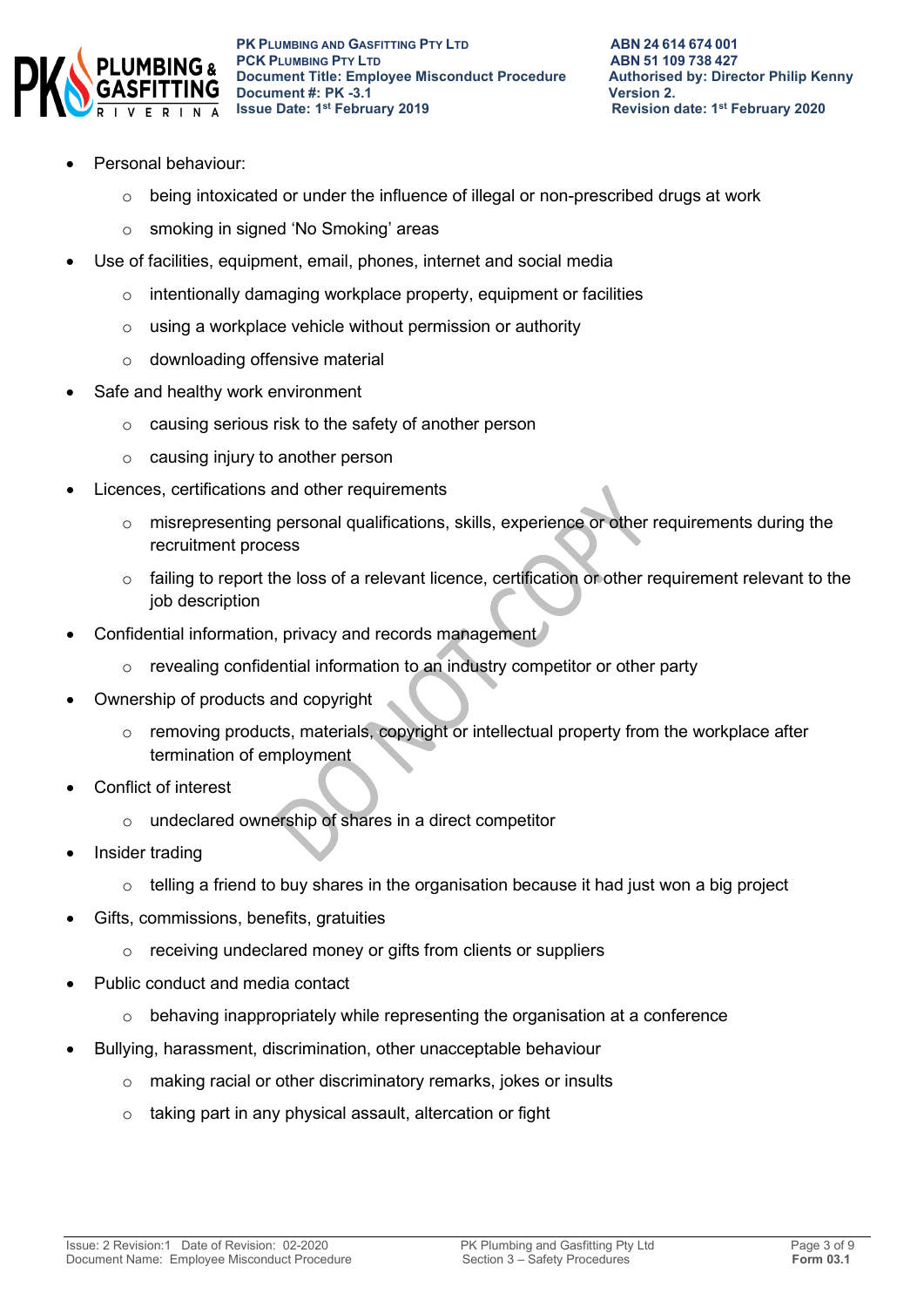

#### **Reporting suspected misconduct**

Suspected worker misconduct is commonly reported by:

- a member of the public
- another worker
- the worker's manager or supervisor
- any other party who observes or suspects the misconduct

The suspected misconduct may be reported to the relevant party (i.e. direct manager or supervisor, ethics hotline etc.) via:

- a verbal conversation (e.g. face to face or by phone)
- a written report form (e.g. Incident Report Form or other appropriate form)
- an online report form
- an email

All reports must include (at a minimum) the:

- date, time and location of the incident
- specific nature of the alleged misconduct
- name(s) of the workers involved
- person reporting the alleged misconduct
- witnesses to the alleged misconduct

All reports and details that might identify particular parties will be treated with strict confidentiality (except as required to conduct an adequate investigation and if necessary, take appropriate action). Care should be taken to ensure the information is restricted to those that need to know about the investigation. There is assurance that there will be no retaliation against a worker who submits a report in good faith (with no malicious intent).

#### **Handling misconduct process overview**

The process steps used to handle a case of suspected or confirmed misconduct will depend on the seriousness and nature of the alleged decision, behaviour or actions. Further explanation of each step is provided below the diagram.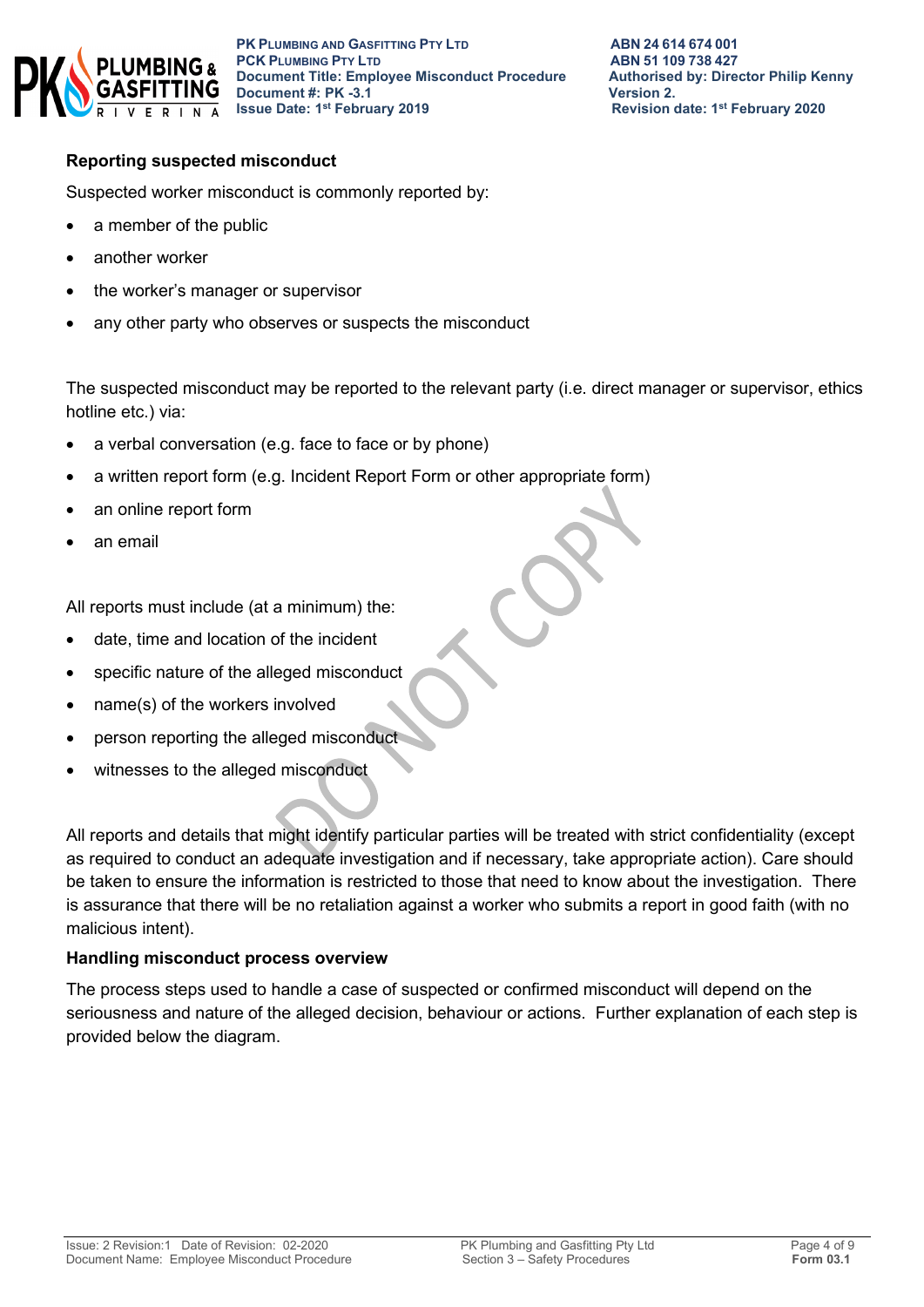

**PK PLUMBING AND GASFITTING PTY LTD ABN 24614674001<br>
<b>PCK PLUMBING PTY LTD ABN 51109738427 PCK PLUMBING PTY LTD**<br> **PCK PLUMBING PTY LTD**<br> **Document Title: Employee Misconduct Procedure** Authorised by: Director Philip Kenny **Document Title: Employee Misconduct Procedure Authorised by: Authorised by: Director Philip Renally Renally Renally Renally Renally Renally Renally Renally Renally Renally Renally Renally Renally Renally Renally Renally R Document #: PK -3.1 ISSUE Date: 1st February 2019** 



### **Step 1: Conduct pre-investigation**

The pre-investigation involves an initial consideration of the report to decide how best to handle the suspected misconduct.

Not all cases of suspected misconduct need to be handled by conducting formal investigation and disciplinary processes. In cases of very minor or unintentional misconduct, often informal advice and correction is the most effective way to deal with the case.

#### **Step 2: Conduct investigation**

When informal measures are not appropriate or the informal approach has been unsuccessful, an investigation will be conducted by a suitably skilled party. The investigation must be approached with impartiality and the aim of 'fact finding' rather than 'proving the allegation'.

The depth of the investigation will depend on the seriousness and nature of the misconduct. The more serious the misconduct is, the more resources that will be required for the investigation.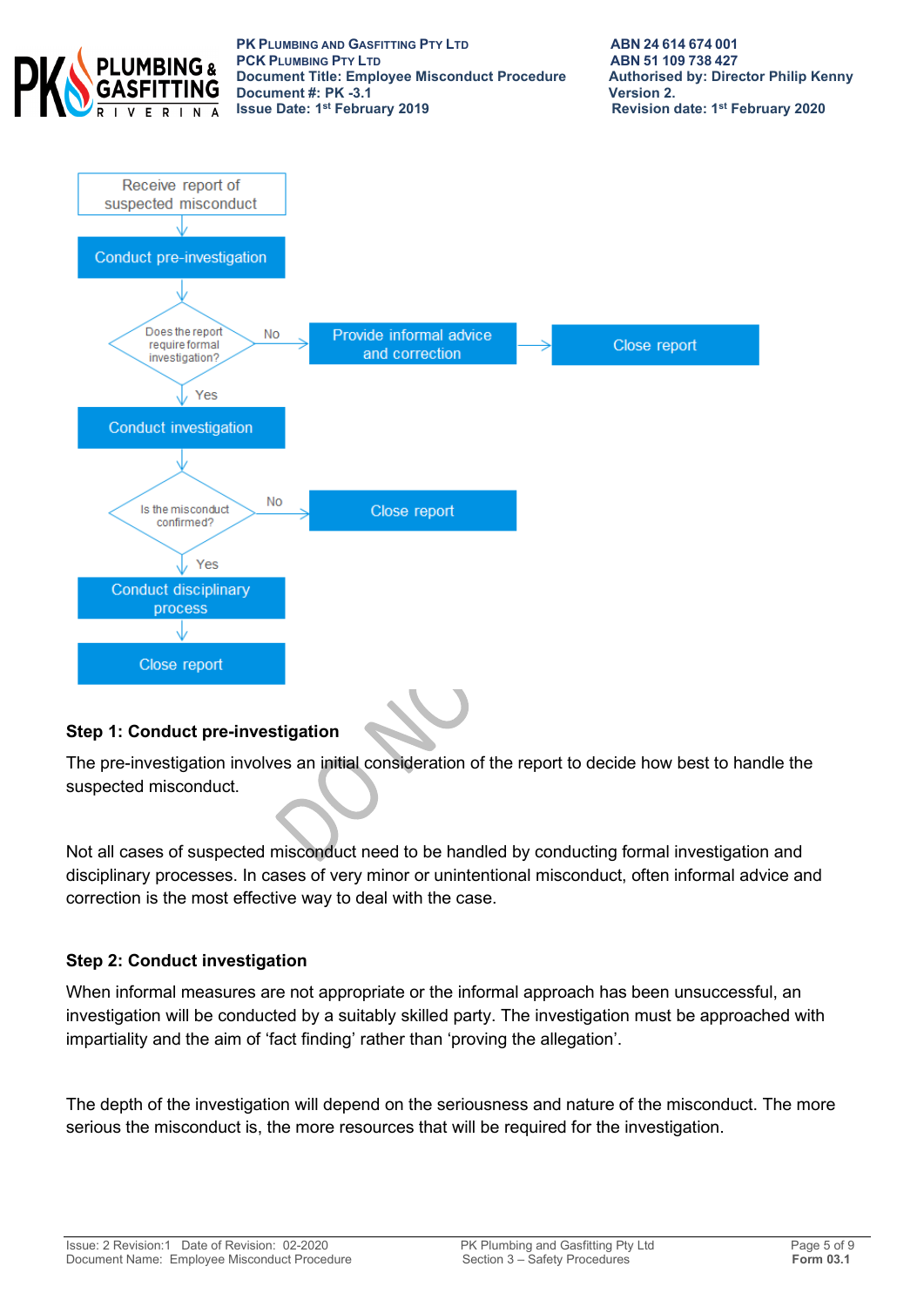

The parties involved in the investigation will also depend on the seriousness and nature of the misconduct. For example, a minor misconduct may only involve the person alleging the misconduct, the person accused of the misconduct, any witnesses and an appropriate manager or supervisor. Alternatively, serious misconduct may involve all of these parties in addition to a senior investigation team, professional advisors or other appropriate parties.

The person accused of the misconduct must be given the opportunity to respond to the allegation during the investigation.

The details of the investigation will be documented in the Conduct Investigation Report. Refer to the Conduct Investigation Report for further explanation.

The investigation will form a view on the events that occurred and what action needs to be taken, including

- disciplinary process
- corrective actions (e.g. changes to policies or procedures)

#### **Step 3: Conduct disciplinary process**

The disciplinary process to respond to a finding in the Conduct Investigation Report will depend on and be proportionate to the seriousness and nature of the misconduct. For example, a one-off minor misconduct may only proceed to the discussion, while a repeated misconduct may proceed through each sub-step and a more serious misconduct may proceed immediately to dismissal.

#### **Sub-step 1: Discussion**

This stage involves a discussion between the worker, their manager or supervisor, a support person and any other relevant party to understand the facts and determine the corrective actions required. This can be considered a verbal warning. It must be completed as soon as possible after the breach becomes know and is often completed as part of the investigation process.

#### **Sub-step 2: First warning**

This stage is used when the discussion (verbal warning) has not produced the required result (i.e. the particular misconduct continues), when subsequent to the verbal warning other misconduct has occurred or where a stronger disciplinary action than a verbal warning is required. As this is a formal written warning a copy of the warning will be retained in the worker's personnel file.

In more serious cases, this warning may be regarded as the first and final warning.

#### **Sub-step 3: Final warning**

This stage is used when the discussion or first warning have not produced the required result (i.e. the misconduct still continues) or where a stronger disciplinary action than a discussion or first warning is required. As this is a formal written warning a copy of the warning will be retained in the worker's personnel file.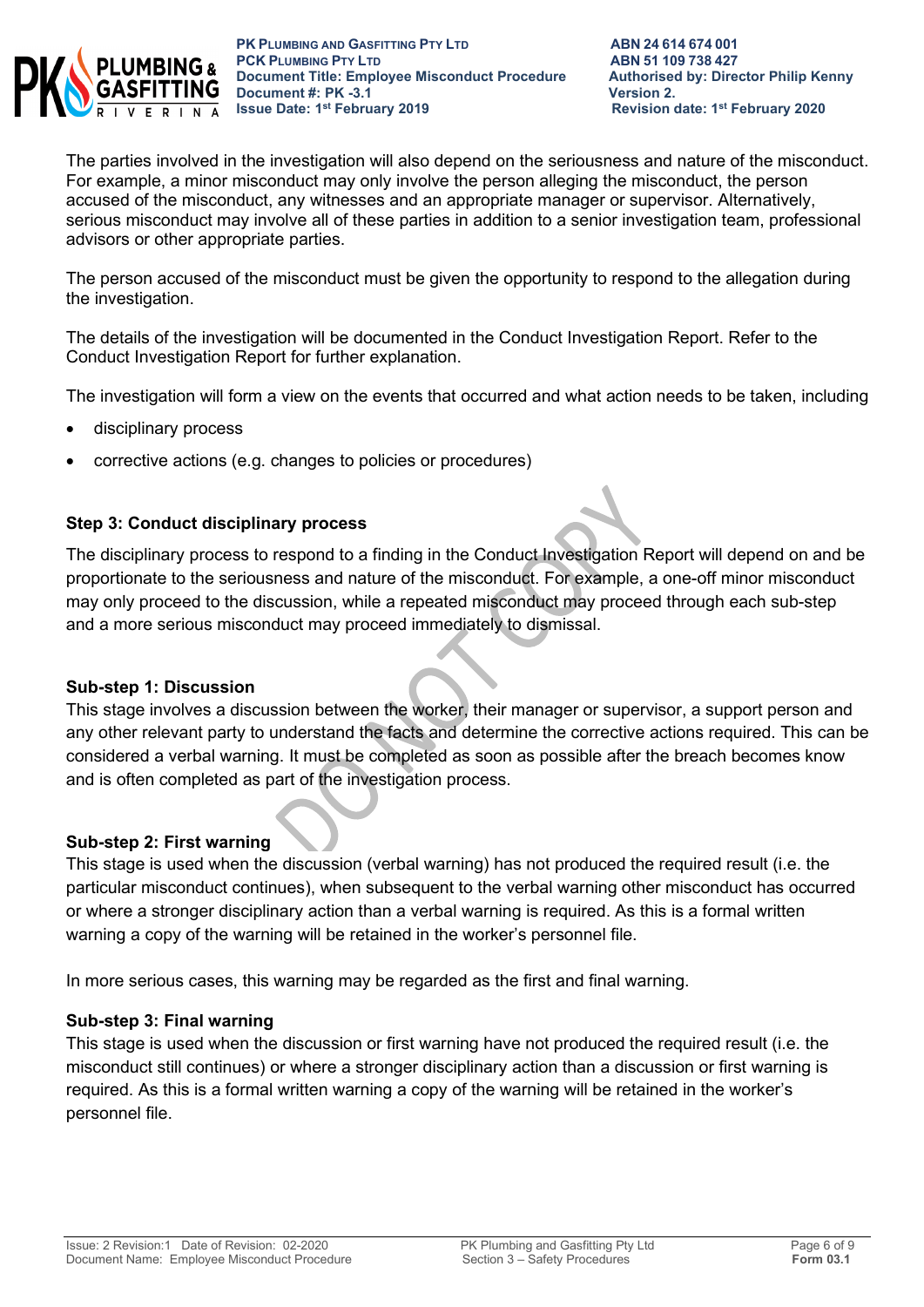

#### **Sub-step 4: Dismissal**

This stage is the most severe of the disciplinary actions and should only be used for very serious misconduct or consistent or persistent misconduct that still continues after the discussion/issue of first and/or final warnings.

The organisation must comply with all state and federal legislation and the worker's contract of employment when conducting the disciplinary process and/or terminating employment.

#### **Step 4: Close report**

Once the investigation and any disciplinary processes have been completed, the report will be closed and any additional documentation updated (e.g. The Risk Register or Incident Register).

# **Responsibilities**

PK Plumbing and Gasfitting has identified the following roles within our organisation with obligations to manage employee misconduct, as:

- the employer/ person conducting a business or undertaking (PCBU)
- managers/supervisors
- workers

A summary of the key responsibilities for each role are listed below.

### **Employer/PCBU Responsibilities**

*The Employer or PCBU can be a sole trader, the partners in a partnership, a company, an unincorporated association or a government department. In our organisation this responsibility is accepted by Philip Kenny*

The Employer/PCBU must:

- ensure all workers are aware of the repercussions of breaching the Code of Conduct or other workplace policy or procedure
- ensure workers are provided with the:
	- o knowledge of the types of misconduct
	- o tools to report suspected misconduct
- ensure workers with investigation responsibilities are provided with the skills, knowledge and tools to conduct a fair and unbiased investigation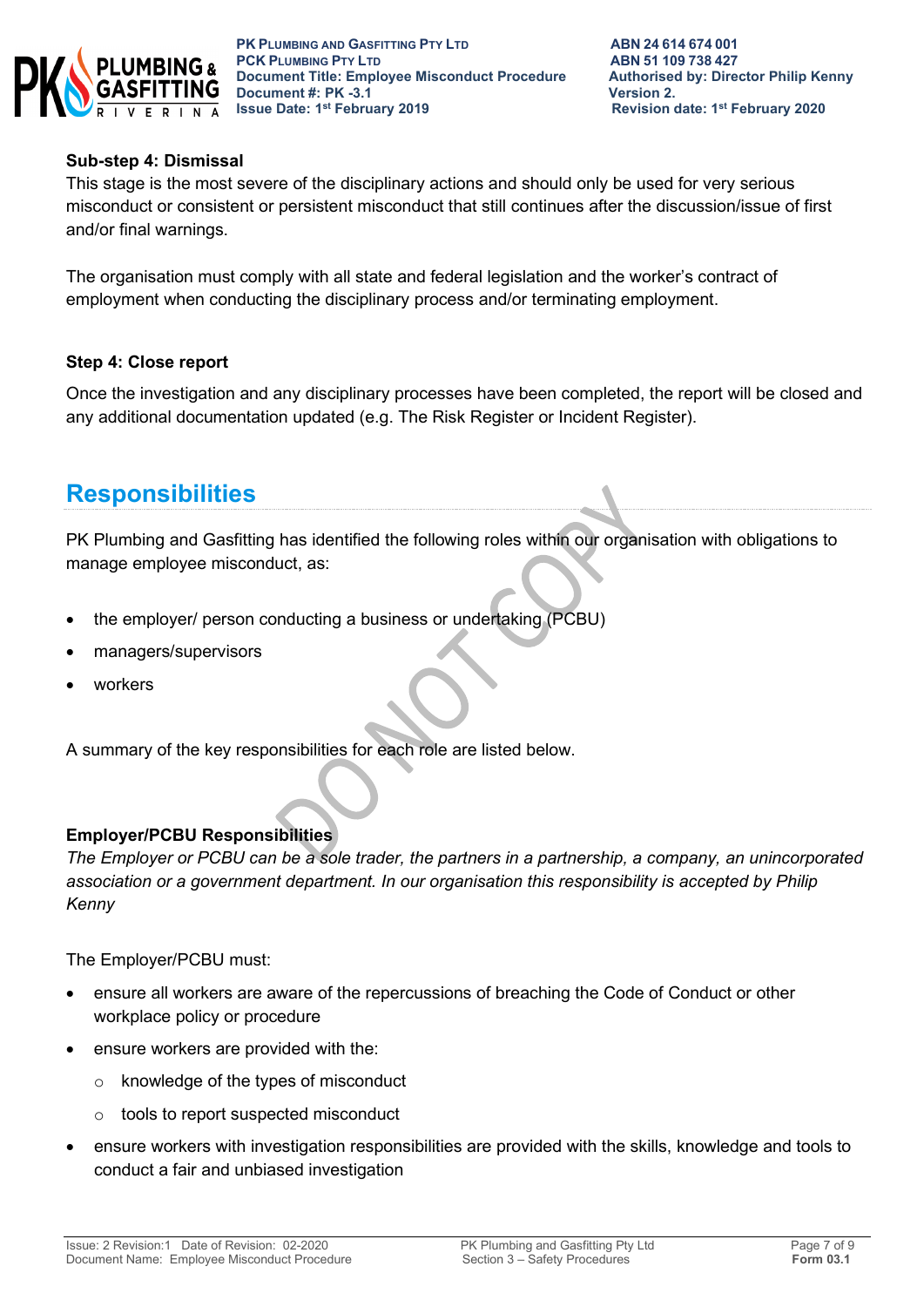

- ensure adequate resources (time and budget) are provided to implement misconduct investigation and disciplinary processes throughout the workplace
- ensure reports of misconduct have been investigated to a depth appropriate to the seriousness and nature of the misconduct
- ensure documentation and records of all reports of misconduct are completed and maintained
- monitor trends in reports of misconduct on an ongoing basis and analyse and audit reports of misconduct and investigation findings as part of regular audit processes
- review and audit the procedure on an ongoing basis to ensure it continues to reflect good practice in investigation and disciplinary processes and compliance with the relevant legislation

### **Manager/Supervisor Responsibilities**

*Managers and supervisors are workers who have an area of control within the workplace. In our organisation this responsibility is accepted by Philip Kenny*

Managers and supervisors must:

- ensure all workers in their area of control understand their obligations under the Code of Conduct (i.e. induction program and job descriptions)
- review misconduct reports submitted by workers within their area of control
- escalate the notification of serious misconduct to senior management (or as needed)
- manage or participate in misconduct investigation and/or disciplinary processes (as appropriate and dependant on the category of the incident)
- maintain all records of misconduct investigation and/or disciplinary processes (as needed)
- encourage workers within their area of control to take a proactive approach to the reporting of misconduct

#### **Worker Responsibilities**

*A worker is any person who carries out work for a PCBU, including work as an employee, contractor, subcontractor, self-employed person, outworker, apprentice or trainee, work experience student, employee of a labour hire company placed with a 'host employer' and volunteers.*

Workers must:

- report any suspected misconduct (i.e. breaches of the Code of Conduct or other policy or procedure) by themselves or others
- take part in any misconduct investigation and/or disciplinary processes as a person accused of misconduct, a person alleging misconduct or a witness